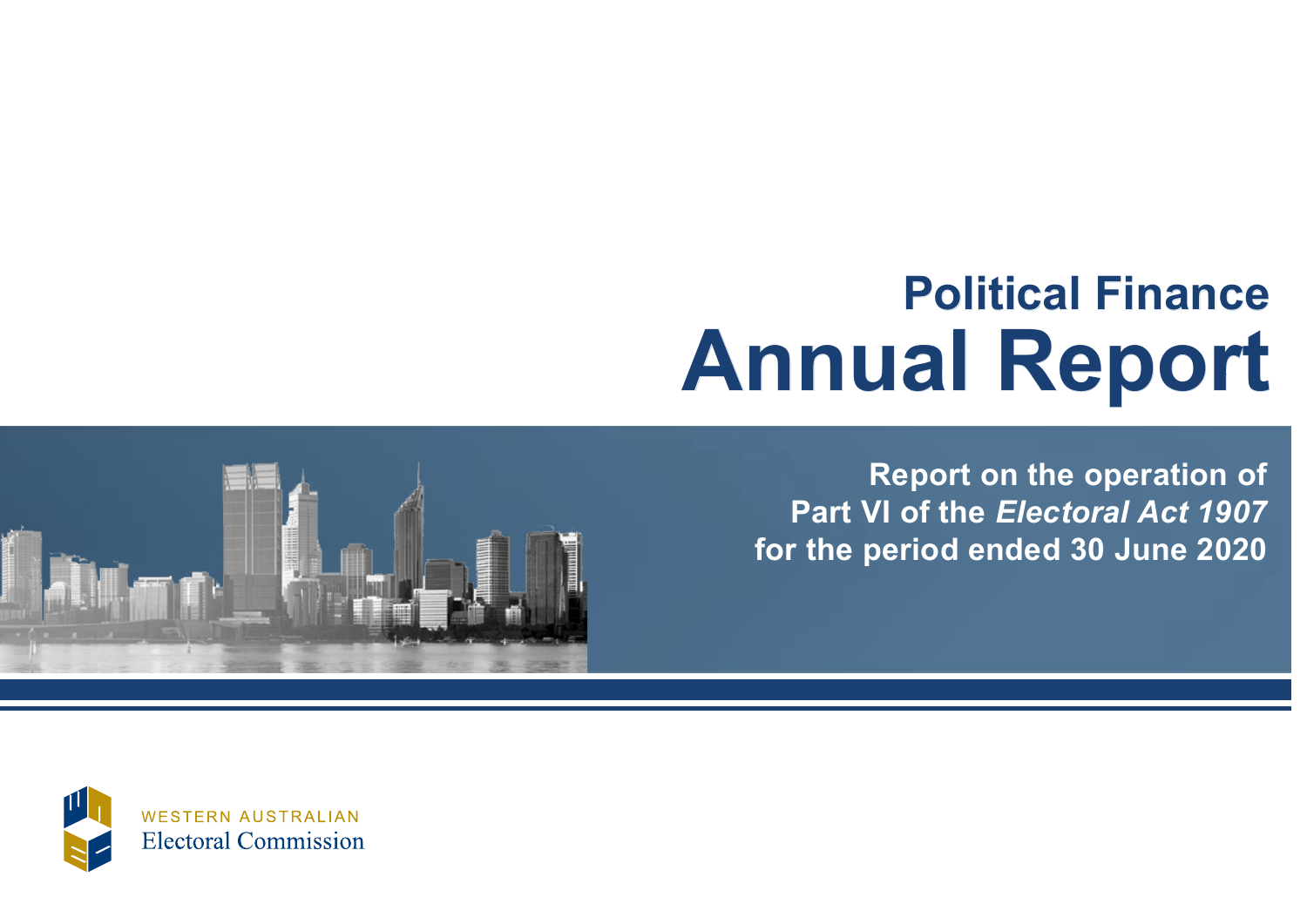## <span id="page-1-0"></span>**Contents**



| <b>Appendix</b>                                                                                         |  |
|---------------------------------------------------------------------------------------------------------|--|
| Summary of expenditure disclosed by agencies and statutory authorities under section 175ZE of the Act 3 |  |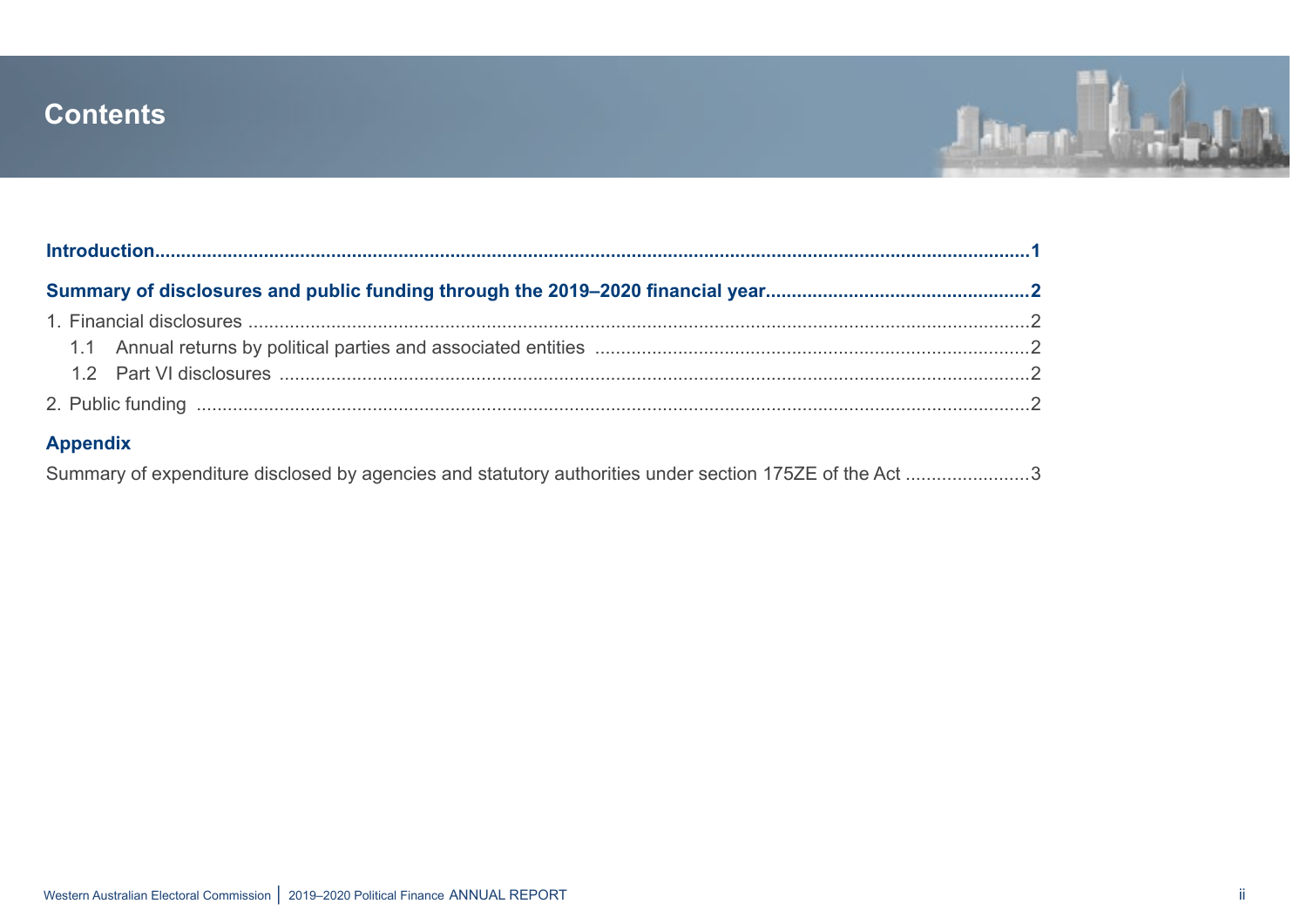## <span id="page-2-0"></span>**Introduction**



In accordance with section 175ZG of the *Electoral Act 1907* (the Act), this report has been prepared for submission to the Minister, and subsequently each House of Parliament, to summarise the operation of Part VI of the Act during the 2019–2020 financial year.

Annual returns for 2019–2020 were required to be lodged with the Commission by 30 November 2020, with copies available publicly on the Commission's website from 29 December 2020. All fifteen registered political parties, and four unregistered political parties, complied with the legislative requirement for annual disclosure. In addition, six associated entities lodged annual returns for 2019–2020. Data provided in the annual disclosure returns for the 2019–2020 financial year are detailed on the Commission's website, www.elections.wa.gov.au.

The Commission commenced a review of all registered political parties in the first half of the 2019–2020 financial year. This review is undertaken prior to each State election to verify the eligibility of the political parties to remain registered. It was anticipated that the review would be completed late in 2020, in advance of the 2021 State Election, given nine political party membership audits had to be conducted.

Although this report is compiled after the 2021 State Election, the disclosure requirements resulting from the election will be reported in the 2020–2021 Political Finance Annual Report. At the time of compilation of this report, the lodgement deadline for election returns and funding claims had not yet been reached.

Robert Kennedy **ELECTORAL COMMISSIONER**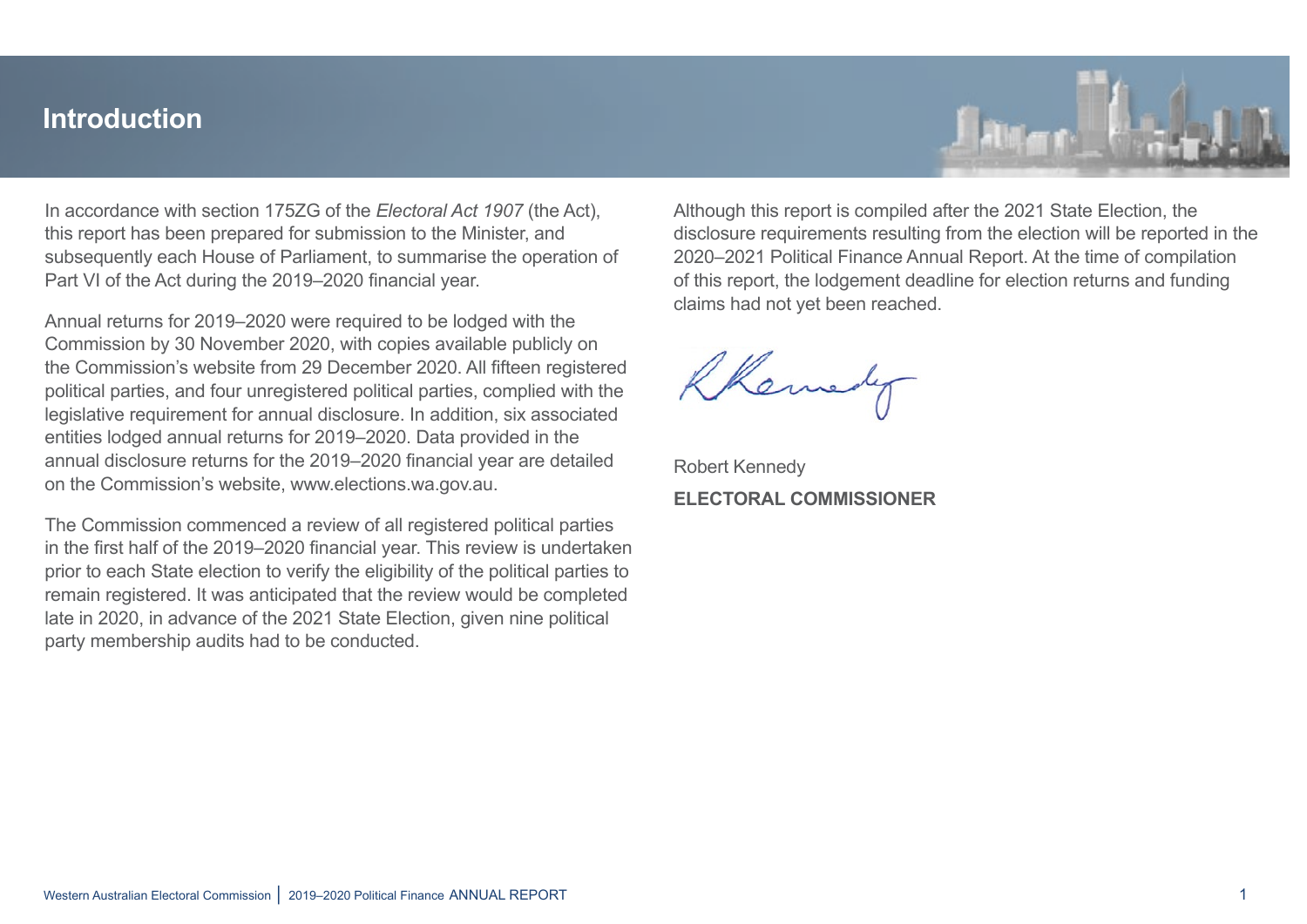# <span id="page-3-0"></span>**Summary of disclosures and public funding through the 2019–2020 financial year-**

### **1. Financial disclosures**

#### **1.1 Annual returns by political parties and associated entities** –

- \$9,880,324.16 in gifts and other income was declared by 19 political parties.
- \$2,627,035.00 in gifts and other income was declared by six associated entities.

#### Table 1: Comparison of disclosure returns

| Gifts & other income       | <b>Financial year</b> |                 |  |  |  |  |
|----------------------------|-----------------------|-----------------|--|--|--|--|
| declared by:               | 2019-2020             | 2018-2019       |  |  |  |  |
| <b>Political parties</b>   | \$9,880,324.16        | \$15,415,530.75 |  |  |  |  |
| <b>Associated entities</b> | \$2,627,035.00        | \$2,217,514.00  |  |  |  |  |

Under section 175N(5) of the Act, political parties and associated entities are entitled to meet their State disclosure obligations by lodging the same return prepared for the Australian Electoral Commission under the Commonwealth Electoral Act 1918 (CEA)<sup>1</sup>, if they are obliged to submit a Federal return. Four registered political parties and four associated entities met their disclosure requirements by submitting their Federal return for the 2019–2020 reporting period.

 $^1$  The CEA disclosure threshold for individual donations for 2019–2020 was \$14,000, whereas the State threshold was \$2,500.

#### **1.2 Part VI disclosures**

- Four political parties updated details for their party agent.
- Five political parties changed their party secretary.
- 155 public agencies disclosed to Parliament expenditure of \$107,475,044.47 relating to advertising agencies, market research, polling, direct mail and media advertising agencies.

#### Table 2: Summary of certain expenditure by public agencies during the 2019–2020 financial year

| <b>Class of expenditure</b>               | Amount of<br>expenditure declared |
|-------------------------------------------|-----------------------------------|
| Advertising agencies                      | \$33,684,536.11                   |
| Market research organisations             | \$8,031,977.18                    |
| Polling organisations                     | \$6,964.97                        |
| Direct mail organisations                 | \$2,995,406.39                    |
| Media advertising organisations           | \$62,756,159.82                   |
| Total expenditure declared (155 agencies) | \$107,475,044.47                  |

The appendix to this report provides a breakdown by public agency of each class of expenditure.

## **2. Public funding**

There were no electoral events held in the 2019–2020 financial year that attracted public funding.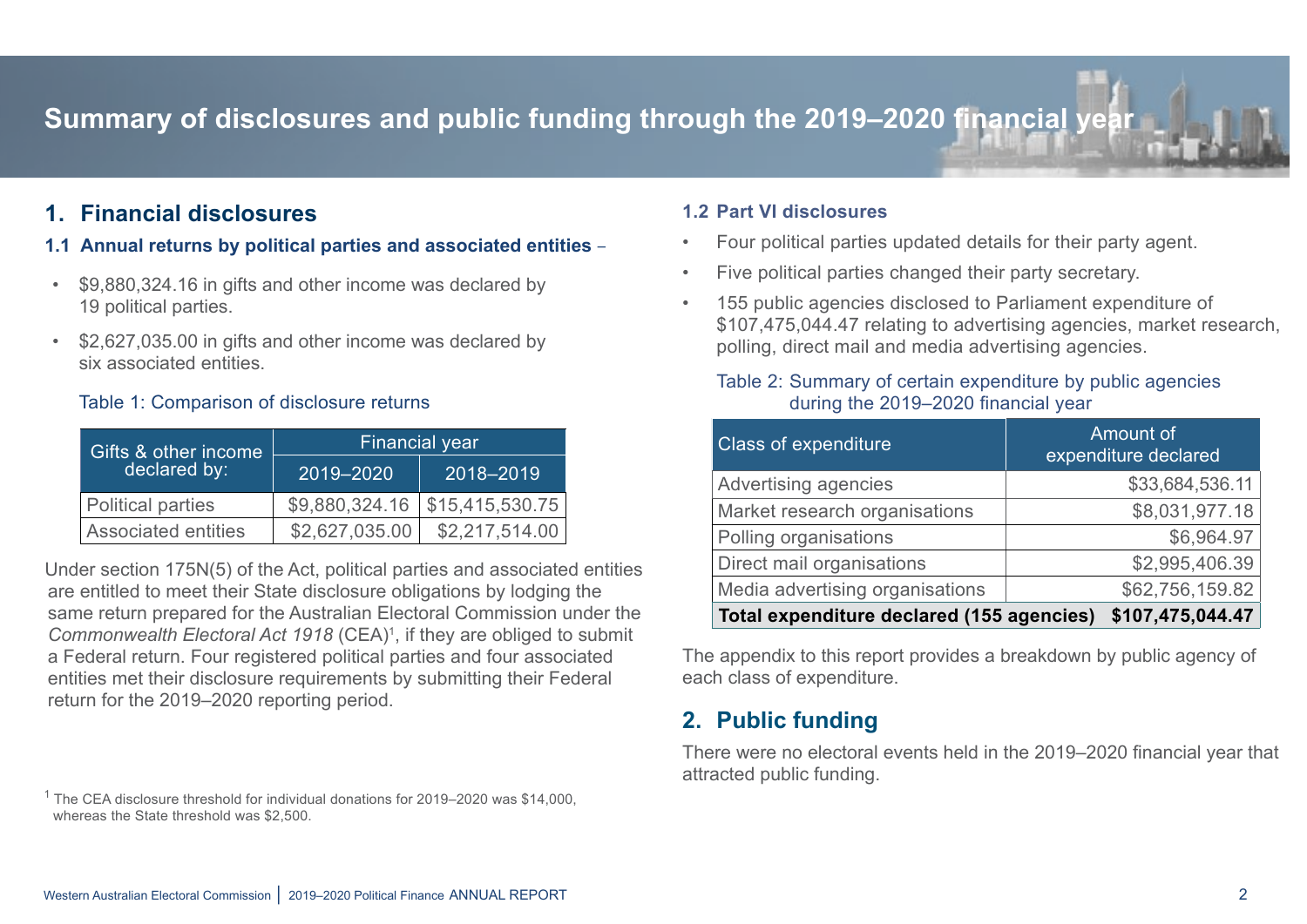

# <span id="page-4-0"></span>**Appendix: Summary of expenditure disclosed by agencies and Appendix 12: Statutory authorities under section 175ZE of the Act**

|                                                                 | Advertising<br>agencies | Market research<br>organisations | Polling<br>organisations | Direct mail<br>organisations | Media advertising<br>organisations | <b>Total</b>  |
|-----------------------------------------------------------------|-------------------------|----------------------------------|--------------------------|------------------------------|------------------------------------|---------------|
| Agency                                                          | $\frac{1}{2}$           | $\mathfrak{S}$                   | $\frac{1}{2}$            | $\sqrt[6]{3}$                | $\frac{1}{2}$                      | $\frac{1}{2}$ |
| <b>Agricultural Produce Commission</b>                          | 0.00                    | 0.00                             | 0.00                     | 0.00                         | 0.00                               | 0.00          |
| <b>Animal Resources Authority</b>                               | 29,114.06               | 0.00                             | 0.00                     | 0.00                         | 0.00                               | 29,114.06     |
| Anzac Day Trust <sup>a, b</sup>                                 |                         |                                  |                          |                              |                                    |               |
| Aqwest                                                          | 0.00                    | 0.00                             | 0.00                     | 0.00                         | 3,217.00                           | 3,217.00      |
| Art Gallery of Western Australia                                | 2,728.00                | 16,620.00                        | 0.00                     | 0.00                         | 28,292.00                          | 47,640.00     |
| Auditor General. Office of the                                  | 285.00                  | 91,665.00                        | 0.00                     | 0.00                         | 0.00                               | 91,950.00     |
| Biodiversity, Conservation and Attractions, Department of       | 88,278.51               | 0.00                             | 0.00                     | 0.00                         | 97,926.97                          | 186,205.48    |
| <b>Botanic Gardens and Parks Authority</b>                      | 25,980.00               | 18,351.00                        | 5,340.00                 | 813.64                       | 46,760.01                          | 97,244.65     |
| Building and Construction Industry Training Board               | 99,117.00               | 0.00                             | 0.00                     | 0.00                         | 377,753.00                         | 476,870.00    |
| <b>Burswood Park Board</b>                                      | 338.00                  | 0.00                             | 0.00                     | 0.00                         | 2,177.00                           | 2,515.00      |
| <b>Busselton Water Corporation</b>                              | 0.00                    | 266,655.00                       | 0.00                     | 18,619.00                    | 21,387.00                          | 306,661.00    |
| Central Regional TAFE <sup>a</sup>                              | 0.00                    | 0.00                             | 0.00                     | 0.00                         | 386,281.00                         | 386,282.00    |
| ChemCentre                                                      | 1,324.00                | 316.00                           | 0.00                     | 0.00                         | 0.00                               | 1,640.00      |
| Child and Adolescent Health Service                             | 0.00                    | 0.00                             | 0.00                     | 0.00                         | 9,356.00                           | 9,356.00      |
| Coal Miners' Welfare Board <sup>b</sup>                         |                         |                                  |                          |                              |                                    |               |
| Coastal Shipping Commission, Western Australian                 | 0.00                    | 0.00                             | 0.00                     | 0.00                         | 0.00                               | 0.00          |
| <b>Combat Sports Commission</b>                                 | 4,515.05                | 0.00                             | 0.00                     | 0.00                         | 0.00                               | 4,515.05      |
| Commissioner for Children and Young People                      | 0.00                    | 0.00                             | 0.00                     | 0.00                         | 0.00                               | 0.00          |
| Communities, Department of                                      | 51,161.15               | 0.00                             | 0.00                     | 0.00                         | 6,737.05                           | 57,898.20     |
| Conservation and Parks Commission <sup>b</sup>                  |                         |                                  |                          |                              |                                    |               |
| Construction Industry Long Service Leave Scheme                 | 0.00                    | 0.00                             | 0.00                     | 0.00                         | 0.00                               | 0.00          |
| Corruption and Crime Commission of Western Australia            | 24,371.00               | 0.00                             | 0.00                     | 0.00                         | 0.00                               | 24,371.00     |
| Country Health Service, Western Australia                       | 0.00                    | 124,500.00                       | 0.00                     | 0.00                         | 51,604.00                          | 176,104.00    |
| <b>Country Housing Authority</b>                                | 0.00                    | 0.00                             | 0.00                     | 0.00                         | 0.00                               | 0.00          |
| Curtin University of Technology <sup>a</sup>                    | 1,938,974.00            | 107,276.00                       | 0.00                     | 0.00                         | 3,875,170.00                       | 5,921,420.00  |
| Director of Equal Opportunity in Public Employment <sup>b</sup> |                         |                                  |                          |                              |                                    |               |
| Director of Public Prosecutions, Office of                      | 0.00                    | 0.00                             | 0.00                     | 0.00                         | 0.00                               | 0.00          |
| <b>Disability Services Commission</b>                           | 1,256.49                | 0.00                             | 0.00                     | 0.00                         | 0.00                               | 1,256.49      |
| East Metropolitan Health Service                                | 0.00                    | 0.00                             | 0.00                     | 0.00                         | 6,471.00                           | 6,471.00      |
| <b>Economic Regulation Authority</b>                            | 11,950.86               | 0.00                             | 0.00                     | 0.00                         | 0.00                               | 11,950.86     |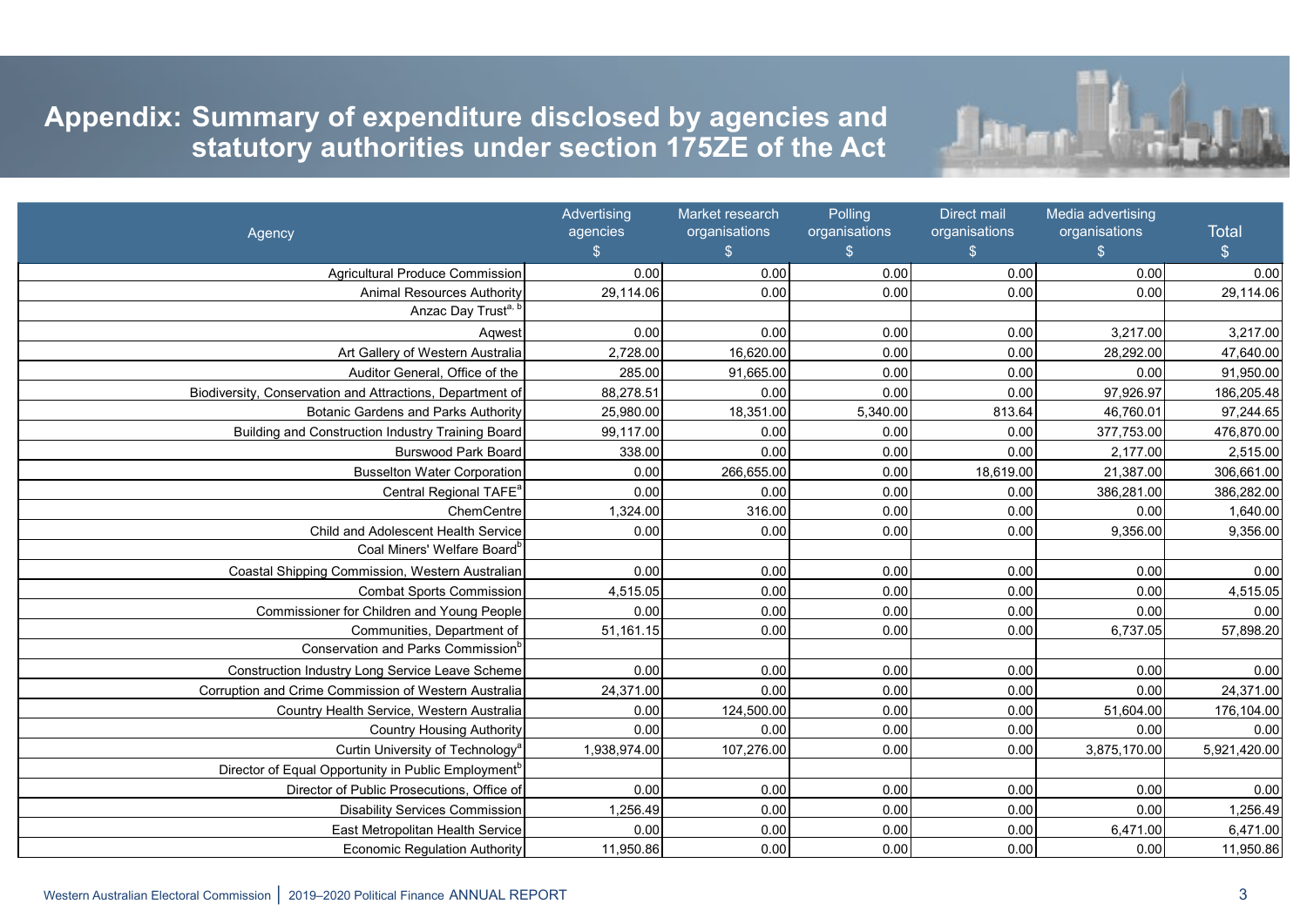<span id="page-5-0"></span>**continued ...** 



Conservation and Parks Commissionb

Director of Equal Opportunity in Public Employment<sup>b</sup>

|                                                              | Advertising<br>agencies | Market research<br>organisations | Polling<br>organisations | Direct mail<br>organisations | Media advertising<br>organisations | <b>Total</b>  |
|--------------------------------------------------------------|-------------------------|----------------------------------|--------------------------|------------------------------|------------------------------------|---------------|
| Agency                                                       | $\mathfrak{S}$          | $\mathbb{S}^-$                   | $\frac{1}{2}$            | $\frac{1}{2}$                | $\mathbb{S}$                       | $\frac{1}{2}$ |
| Edith Cowan University <sup>a</sup>                          | 1,770,089.00            | 8,984.00                         | 0.00                     | 0.00                         | 3,335,157.00                       | 5,114,230.00  |
| Education, Department of                                     | 788,314.00              | 95,235.00                        | 0.00                     | 0.00                         | 932,521.00                         | 1,816,070.00  |
| Energy Policy WA                                             | 3,318.00                | 0.00                             | 0.00                     | 1,684.00                     | 0.00                               | 5,002.00      |
| Environmental Protection Authority <sup>b</sup>              |                         |                                  |                          |                              |                                    |               |
| Equal Opportunity Commission of Western Australia            | 0.00                    | 0.00                             | 905.45                   | 770.01                       | 0.00                               | 1,675.46      |
| Finance, Department of                                       | 4,949.00                | 0.00                             | 0.00                     | 0.00                         | 0.00                               | 4,949.00      |
| Fire and Emergency Services Superannuation Fund              | 0.00                    | 0.00                             | 0.00                     | 0.00                         | 0.00                               | 0.00          |
| Fire and Emergency Services, Department of                   | 39,493.00               | 0.00                             | 0.00                     | 15.00                        | 1,100,369.00                       | 1,139,877.00  |
| <b>Forest Products Commission</b>                            | 0.00                    | 0.00                             | 0.00                     | 0.00                         | 19,355.00                          | 19,355.00     |
| <b>Fremantle Ports</b>                                       | 20,560.17               | 53,361.50                        | 0.00                     | 204.55                       | 61,879.67                          | 136,005.89    |
| Gaming and Wagering Commission of Western Australia          | 447.72                  | 0.00                             | 0.00                     | 0.00                         | 0.00                               | 447.72        |
| Gascoyne Development Commission                              | 12,129.00               | 0.00                             | 0.00                     | 0.00                         | 0.00                               | 12,129.00     |
| <b>Gold Corporation</b>                                      | 2,825,661.00            | 32,500.00                        | 0.00                     | 119,386.00                   | 0.00                               | 2,977,547.00  |
| Goldfields-Esperance Development Commission                  | 3,166.16                | 0.00                             | 0.00                     | 0.00                         | 0.00                               | 3,166.16      |
| Government Employees Superannuation Board (GESB)             | 0.00                    | 82,175.00                        | 0.00                     | 0.00                         | 0.00                               | 82,175.00     |
| Governors Establishment <sup>b</sup>                         |                         |                                  |                          |                              |                                    |               |
| <b>Great Southern Development Commission</b>                 | 0.00                    | 0.00                             | 0.00                     | 0.00                         | 452,312.00                         | 452,312.00    |
| Health and Disability Services Complaints Office             | 6,674.65                | 0.00                             | 0.00                     | 327.24                       | 0.00                               | 7,001.89      |
| <b>Health Support Services</b>                               | 12,031.68               | 0.00                             | 0.00                     | 0.00                         | 0.00                               | 12,031.68     |
| Health, Department of                                        | 1,321,627.00            | 887,472.00                       | 0.00                     | 29,839.00                    | 2,535,625.00                       | 4,774,563.00  |
| Healthwav                                                    | 0.00                    | 12,595.00                        | 0.00                     | 0.00                         | 0.00                               | 12,595.00     |
| <b>Horizon Power</b>                                         | 131,779.88              | 141,710.00                       | 0.00                     | 575.00                       | 267,092.16                         | 541,157.04    |
| <b>Housing Authority</b>                                     | 133,372.00              | 0.00                             | 0.00                     | 0.00                         | 999,151.00                         | 1,132,523.00  |
| Information Commissioner of Western Australia, Office of the | 0.00                    | 0.00                             | 0.00                     | 0.00                         | 0.00                               | 0.00          |
| Infrastructure Western Australia                             | 0.00                    | 0.00                             | 0.00                     | 0.00                         | 623.51                             | 623.51        |
| Inspector of Custodial Services, Office of the               | 0.00                    | 0.00                             | 0.00                     | 0.00                         | 0.00                               | 0.00          |
| Insurance Commission of Western Australia                    | 11,391.00               | 31,000.00                        | 0.00                     | 0.00                         | 6,754.00                           | 49,145.00     |
| Jobs, Tourism, Science and Innovation, Department of         | 0.00                    | 0.00                             | 0.00                     | 0.00                         | 834,700.00                         | 834,700.00    |
| Justice, Department of                                       | 189,371.00              | 43,680.00                        | 0.00                     | 0.00                         | 104,861.00                         | 337,912.00    |
| Keep Australia Beautiful Council (WA)                        | 146,099.00              | 0.00                             | 0.00                     | 0.00                         | 0.00                               | 146,099.00    |

Construction Industry Long Service Leave Scheme 0.00 0.00 0.00 0.00 0.00 0.00 Corruption and Crime Commission of Western Australia 24,371.00 0.00 0.00 0.00 0.00 24,371.00

Country Health Service, Western Australia 0.00 124,500.00 0.00 0.00 51,604.00 176,104.00

Curtin University of Technologya 1,938,974.00 107,276.00 0.00 0.00 3,875,170.00 5,921,420.00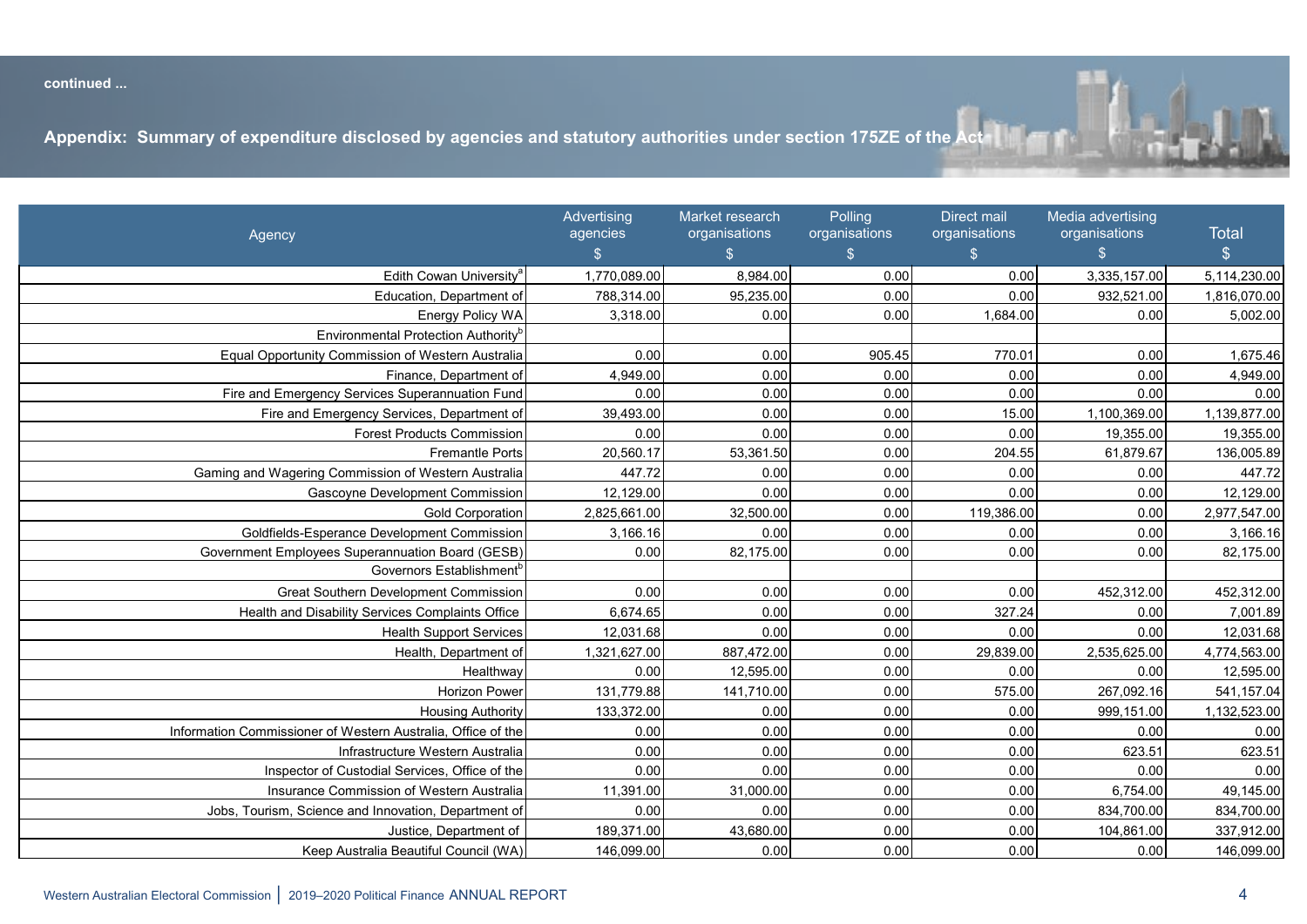<span id="page-6-0"></span>**continued ...**  Healthway 0.00 12,595.00 0.00 0.00 0.00 12,595.00



|                                                                             | Advertising<br>agencies | Market research<br>organisations | Polling<br>organisations | Direct mail<br>organisations | Media advertising<br>organisations | <b>Total</b>  |
|-----------------------------------------------------------------------------|-------------------------|----------------------------------|--------------------------|------------------------------|------------------------------------|---------------|
| Agency                                                                      | $\mathbb{S}$            | $\mathbb{S}$                     | $\mathfrak{S}$           | $\frac{1}{2}$                | $\frac{2}{3}$                      | $\mathcal{L}$ |
| Kimberley Development Commission                                            | 0.00                    | 0.00                             | 0.00                     | 0.00                         | 0.00                               | 0.00          |
| <b>Kimberley Ports Authority</b>                                            | 0.00                    | 0.00                             | 0.00                     | 0.00                         | 21,126.77                          | 21,126.77     |
| Law Reform Commission of Western Australia                                  | 0.00                    | 0.00                             | 0.00                     | 0.00                         | 0.00                               | 0.00          |
| Legal Aid Commission of Western Australia                                   | 92,010.00               | 0.00                             | 0.00                     | 0.00                         | 0.00                               | 92,010.00     |
| Legal Costs Committee <sup>b</sup>                                          |                         |                                  |                          |                              |                                    |               |
| Legal Practice Board of Western Australia <sup>b</sup>                      |                         |                                  |                          |                              |                                    |               |
| Legislative Assembly, Department of                                         | 8,419.00                | 0.00                             | 0.00                     | 0.00                         | 0.00                               | 8,419.00      |
| Legislative Council, Department of <sup>b</sup>                             |                         |                                  |                          |                              |                                    |               |
| Liquor Commission of Western Australia                                      | 468.00                  | 0.00                             | 0.00                     | 0.00                         | 0.00                               | 468.00        |
| Local Government, Sport and Cultural Industries, Department of              | 1,581.82                | 0.00                             | 0.00                     | 0.00                         | 0.00                               | 1,581.82      |
| Local Health Authorities Analytical Committee <sup>t</sup>                  |                         |                                  |                          |                              |                                    |               |
| Lotterywest                                                                 | 4,033,996.00            | 406,209.00                       | 0.00                     | 5,202.00                     | 12,525,656.00                      | 16,971,063.00 |
| Main Roads Western Australia                                                | 37,300.00               | 189,400.00                       | 0.00                     | 23,200.00                    | 111,600.00                         | 361,500.00    |
| Mental Health Advocacy Service                                              | 4,500.00                | 0.00                             | 0.00                     | 0.00                         | 0.00                               | 4,500.00      |
| Mental Health Commission                                                    | 5,000.00                | 324,000.00                       | 0.00                     | 0.00                         | 2,882,132.00                       | 3,275,132.00  |
| Metropolitan Cemeteries Board                                               | 0.00                    | 25,317.00                        | 0.00                     | 0.00                         | 1,078.00                           | 26,395.00     |
| Mid West Development Commission                                             | 2,707.00                | 3,830.00                         | 0.00                     | 0.00                         | 0.00                               | 6,537.00      |
| Mid West Ports <sup>b</sup>                                                 |                         |                                  |                          |                              |                                    |               |
| Minerals Research Institute of Western Australia                            | 0.00                    | 0.00                             | 0.00                     | 0.00                         | 0.00                               | 0.00          |
| Mines, Industry Regulation and Safety, Department of                        | 618,483.58              | 10,562.95                        | 719.52                   | 28,572.93                    | 0.00                               | 658,338.98    |
| Murdoch University <sup>a, b</sup>                                          |                         |                                  |                          |                              |                                    |               |
| National Trust of Australia (WA)                                            | 0.00                    | 0.00                             | 0.00                     | 0.00                         | 0.00                               | 0.00          |
| North Metropolitan Health Service                                           | 68,976.00               | 0.00                             | 0.00                     | 0.00                         | 58,448.00                          | 92,936.00     |
| North Metropolitan TAFE <sup>a</sup>                                        | 38,400.00               | 0.00                             | 0.00                     | 70,269.00                    | 15,673.00                          | 124,342.00    |
| North Regional TAFE <sup>a</sup>                                            | 256,237.00              | 0.00                             | 0.00                     | 0.00                         | 22,289.00                          | 278,526.00    |
| Ombudsman Western Australia                                                 | 0.00                    | 0.00                             | 0.00                     | 0.00                         | 14,588.00                          | 14,588.00     |
| Parliamentary Inspector of the Corruption and Crime Commission <sup>b</sup> |                         |                                  |                          |                              |                                    |               |
| Parliamentary Services Department <sup>b</sup>                              |                         |                                  |                          |                              |                                    |               |
| PathWest                                                                    | 0.00                    | 0.00                             | 0.00                     | 0.00                         | 8,454.00                           | 8,454.00      |
| Peel Development Commission                                                 | 0.00                    | 257.85                           | 0.00                     | 1,850.71                     | 58.96                              | 2,167.52      |
| Perth Theatre Trust                                                         | 74,933.58               | 15,051.85                        | 0.00                     | 4,958.41                     | 125,241.08                         | 220,184.92    |

Health, Department of 1,321,627.00 887,472.00 0.00 29,839.00 2,535,625.00 4,774,563.00

Inspector of Custodial Services, Office of the 0.00 0.00 0.00 0.00 0.00 0.00

Horizon Power 131,779.88 141,710.00 0.00 575.00 267,092.16 541,157.04 Housing Authority 133,372.00 0.00 0.00 0.00 999,151.00 1,132,523.00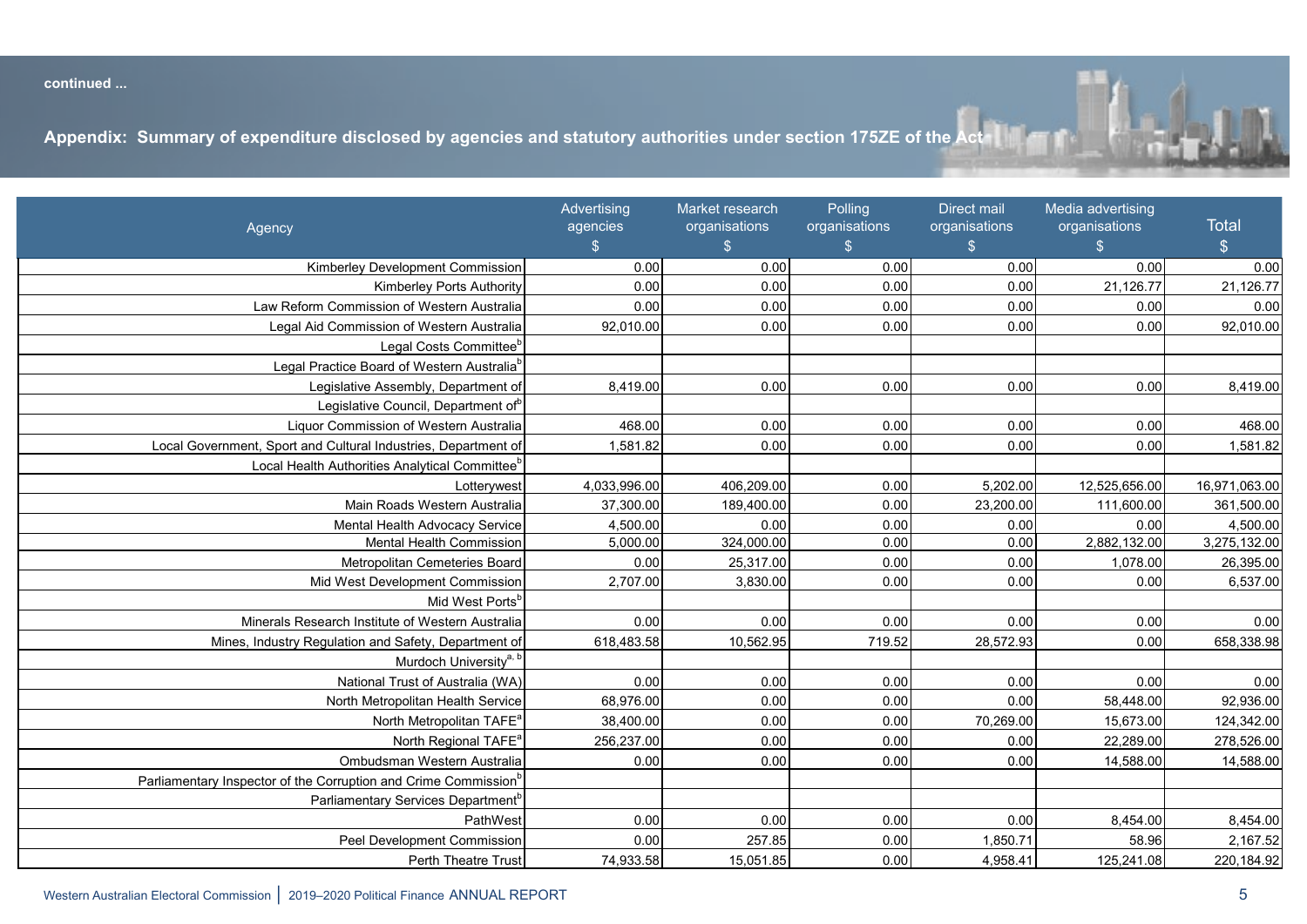<span id="page-7-0"></span>**continued ...** 



Murdoch Universitya, b

Parliamentary Inspector of the Corruption and Crime Commissionb

| Agency                                                           | Advertising<br>agencies<br>$\mathcal{L}$ | Market research<br>organisations<br>$\mathbb{S}$ | Polling<br>organisations<br>$\mathcal{S}$ | Direct mail<br>organisations<br>$\frac{1}{2}$ | Media advertising<br>organisations<br>$\mathfrak{S}$ | <b>Total</b><br>$\frac{1}{2}$ |
|------------------------------------------------------------------|------------------------------------------|--------------------------------------------------|-------------------------------------------|-----------------------------------------------|------------------------------------------------------|-------------------------------|
| Pharmacy Registration Board of Western Australia <sup>b</sup>    |                                          |                                                  |                                           |                                               |                                                      |                               |
| <b>Pilbara Development Commission</b>                            | 0.00                                     | 0.00                                             | 0.00                                      | 0.00                                          | 1,899.51                                             | 1,899.51                      |
| Pilbara Ports Authority                                          | 59,801.00                                | 72,100.00                                        | 0.00                                      | 0.00                                          | 83,004.00                                            | 214,905.00                    |
| Planning, Lands and Heritage, Department of                      | 0.00                                     | 0.00                                             | 0.00                                      | 0.00                                          | 520,911.08                                           | 520,911.08                    |
| Postgraduate Medical Council of Western Australia                | 0.00                                     | 0.00                                             | 0.00                                      | 0.00                                          | 0.00                                                 | 0.00                          |
| Premier and Cabinet, Department of the                           | 575,264.00                               | 86,650.00                                        | 0.00                                      | 0.00                                          | 2,098,312.00                                         | 2,760,226.00                  |
| Primary Industries and Regional Development, Department of       | 191,507.00                               | 464,955.00                                       | 0.00                                      | 94,638.00                                     | 519,236.00                                           | 1,270,336.00                  |
| <b>Professional Standards Councils</b>                           | 552.91                                   | 0.00                                             | 0.00                                      | 0.00                                          | 125.93                                               | 678.84                        |
| Public Advocate, Office of the                                   | 2,978.00                                 | 0.00                                             | 0.00                                      | 0.00                                          | 0.00                                                 | 2,978.00                      |
| <b>Public Education Endowment Trust</b>                          | 0.00                                     | 0.00                                             | 0.00                                      | 0.00                                          | 0.00                                                 | 0.00                          |
| <b>Public Sector Commission</b>                                  | 35,806.00                                | 0.00                                             | 0.00                                      | 0.00                                          | 94,084.00                                            | 129,890.00                    |
| <b>Public Transport Authority</b>                                | 1,286,760.00                             | 222,860.00                                       | 0.00                                      | 0.00                                          | 262,907.00                                           | 1,772,527.00                  |
| <b>Public Trustee</b>                                            | 0.00                                     | 43,364.00                                        | 0.00                                      | 0.00                                          | 48,028.00                                            | 91,392.00                     |
| Quadriplegic Centre                                              | 0.00                                     | 0.00                                             | 0.00                                      | 0.00                                          | 0.00                                                 | 0.00                          |
| Queen Elizabeth II Medical Centre Trust                          | 0.00                                     | 0.00                                             | 0.00                                      | 0.00                                          | 0.00                                                 | 0.00                          |
| Racing and Wagering Western Australia                            | 6,708,000.00                             | 316,000.00                                       | 0.00                                      | 184,000.00                                    | 11,325,000.00                                        | 18,533,000.00                 |
| Racing Penalties Appeal Tribunal of Western Australia            | 0.00                                     | 0.00                                             | 0.00                                      | 0.00                                          | 0.00                                                 | 0.00                          |
| <b>Rottnest Island Authority</b>                                 | 114,555.00                               | 13,091.00                                        | 0.00                                      | 0.00                                          | 115,086.00                                           | 242,732.00                    |
| <b>Rural Business Development Corporation</b>                    | 0.00                                     | 0.00                                             | 0.00                                      | 0.00                                          | 0.00                                                 | 0.00                          |
| School Curriculum and Standards Authority <sup>t</sup>           |                                          |                                                  |                                           |                                               |                                                      |                               |
| <b>Small Business Development Corporation</b>                    | 235,913.00                               | 38,687.00                                        | 0.00                                      | 0.00                                          | 287,425.00                                           | 562,025.00                    |
| South Metropolitan Health Service                                | 0.00                                     | 0.00                                             | 0.00                                      | 0.00                                          | 9,264.00                                             | 9,264.00                      |
| South Metropolitan TAFE <sup>®</sup>                             | 167,488.00                               | 0.00                                             | 0.00                                      | 0.00                                          | 73,523.35                                            | 241,011.35                    |
| South Regional TAFE <sup>6</sup>                                 | 0.00                                     | 0.00                                             | 0.00                                      | 0.00                                          | 201,292.49                                           | 201,292.49                    |
| South West Development Commission <sup>t</sup>                   |                                          |                                                  |                                           |                                               |                                                      |                               |
| Southern Ports                                                   | 0.00                                     | 0.00                                             | 0.00                                      | 0.00                                          | 0.00                                                 | 25,969.00                     |
| State Administrative Tribunal <sup>b</sup>                       |                                          |                                                  |                                           |                                               |                                                      |                               |
| State Coroner for Western Australian, Office of the <sup>t</sup> |                                          |                                                  |                                           |                                               |                                                      |                               |
| State Emergency Management Committeet                            |                                          |                                                  |                                           |                                               |                                                      |                               |
| State Library of Western Australia                               | 2,470.42                                 | 0.00                                             | 0.00                                      | 0.00                                          | 60.40                                                | 2,530.82                      |
| State Records Commission <sup>b</sup>                            |                                          |                                                  |                                           |                                               |                                                      |                               |

National Trust of Australia (WA) 0.00 0.00 0.00 0.00 0.00 0.00 North Metropolitan Health Service 68,976.00 0.00 0.00 0.00 58,448.00 92,936.00 North Metropolitan TAFE<sup>a</sup> 38,400.00 0.00 0.00 70,269.00 15,673.00 124,342.00

Ombudsman Western Australia 0.00 0.00 0.00 0.00 14,588.00 14,588.00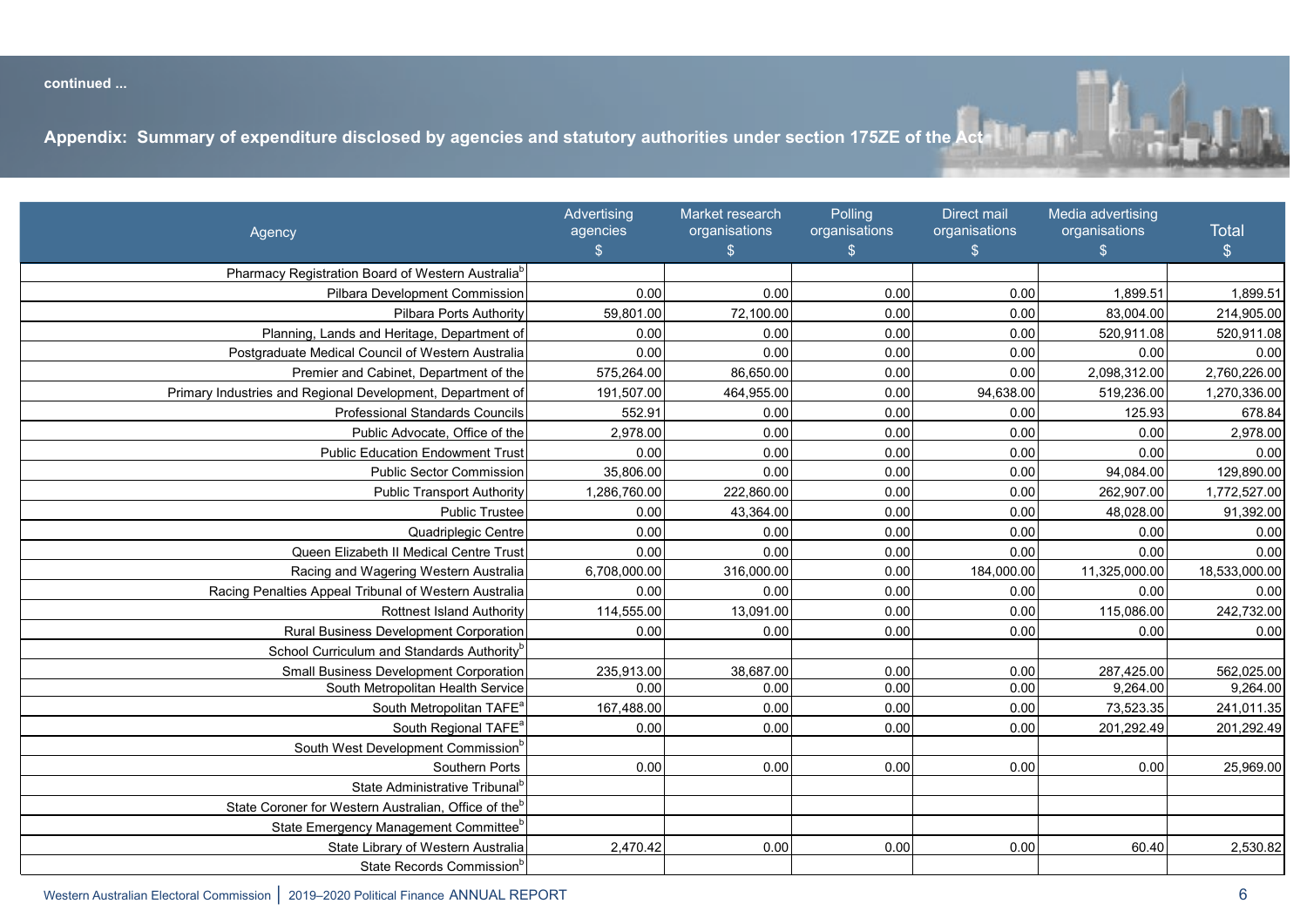<span id="page-8-0"></span>المستقبل المستقبل المستقبل المستقبل المستقبل المستقبل المستقبل المستقبل المستقبل المستقبل المستقبل المستقبل ال<br>المستقبل المستقبل المستقبل المستقبل المستقبل المستقبل المستقبل المستقبل المستقبل المستقبل المستقبل المستقبل



State Administrative Tribunal<sup>b</sup>

|                                                                                            | Advertising    | Market research | Polling       | Direct mail   | Media advertising |               |
|--------------------------------------------------------------------------------------------|----------------|-----------------|---------------|---------------|-------------------|---------------|
| Agency                                                                                     | agencies       | organisations   | organisations | organisations | organisations     | <b>Total</b>  |
|                                                                                            | $\mathfrak{S}$ | $\mathbb{S}$    | $\mathbb{S}$  | $\frac{2}{3}$ | $\frac{1}{2}$     | $\frac{1}{2}$ |
| State Supply Commission <sup>b</sup>                                                       |                |                 |               |               |                   |               |
| <b>State Training Board</b>                                                                | 0.00           | 0.00            | 0.00          | 0.00          | 0.00              | 0.00          |
| Swan Bells Foundation                                                                      |                |                 |               |               |                   |               |
| Swan River Trust <sup>b</sup>                                                              |                |                 |               |               |                   |               |
| Synergy <sup>t</sup>                                                                       |                |                 |               |               |                   |               |
| Tourism Western Australia                                                                  | 972,000.00     | 1,293,000.00    | 0.00          | 0.00          | 4,728,000.00      | 6,993,000.00  |
| Training Accreditation Council, Office of                                                  |                |                 |               |               |                   |               |
| Training and Workforce Development, Department of                                          | 124,031.00     | 0.00            | 0.00          | 0.00          | 383,380.00        | 507,411.00    |
| Transport, Department of                                                                   | 36,680.00      | 0.00            | 0.00          | 0.00          | 2,608.19          | 39,288.19     |
| Treasury Corporation, Western Australian                                                   | 2,755.00       | 0.00            | 0.00          | 0.00          | 0.00              | 2,755.00      |
| Treasury, Department of                                                                    | 8,141.00       | 0.00            | 0.00          | 0.00          | 0.00              | 8,141.00      |
| University of Western Australia <sup>a</sup>                                               | 1,060,361.00   | 229,702.00      | 0.00          | 34,398.00     | 2,454,823.00      | 3,779,284.00  |
| VenuesWest                                                                                 | 0.00           | 20,673.00       | 0.00          | 0.00          | 886,950.00        | 907,623.00    |
| Veterinary Surgeons Board                                                                  | 0.00           | 0.00            | 0.00          | 0.00          | 0.00              | 0.00          |
| <b>Waste Authority</b>                                                                     | 4,664.00       | 33,670.00       | 0.00          | 1,370.00      | 16,404.00         | 56,108.00     |
| Water and Environmental Regulation, Department of                                          | 0.00           | 0.00            | 0.00          | 0.00          | 155,530.29        | 155,530.29    |
| <b>Water Corporation</b>                                                                   | 2,412,507.00   | 847,980.00      | 0.00          | 0.00          | 759,788.00        | 4,020,275.00  |
| Western Australian Building Management Authoirty <sup>b</sup>                              |                |                 |               |               |                   |               |
| Western Australian Electoral Commission                                                    | 1,565.00       | 0.00            | 0.00          | 1,809,500.90  | 157,414.89        | 1,968,480.79  |
| Western Australian Energy Disputes Arbitrator                                              | 0.00           | 0.00            | 0.00          | 0.00          | 0.00              | 0.00          |
| Western Australian Greyhound Racing Association                                            | 189,427.00     | 0.00            | 0.00          | 0.00          | 0.00              | 189,427.00    |
| Western Australian Industrial Relations Commission, Chief Commissioner of the <sup>b</sup> |                |                 |               |               |                   |               |
| Western Australian Industrial Relations Commission, Department of the Registrar            | 0.00           | 0.00            | 0.00          | 0.00          | 16,785.00         | 16,785.00     |
| Western Australian Land Information Authority [Landgate]                                   | 15,932.00      | 93,210.00       | 0.00          | 0.00          | 216,671.00        | 325,813.00    |
| Western Australian Meat Industry Authority                                                 | 0.00           | 0.00            | 0.00          | 0.00          | 0.00              | 0.00          |
| Western Australian Museum                                                                  | 0.00           | 116,668.02      | 0.00          | 0.00          | 312,261.08        | 428,929.10    |
| Western Australian Police Force                                                            | 1,438,329.42   | 387,939.01      | 0.00          | 951.00        | 4,028,093.43      | 5,855,312.86  |
| Western Australian Regional Development Trust <sup>b</sup>                                 |                |                 |               |               |                   |               |

**(\$) (\$) (\$) (\$) (\$) (\$)**

South Metropolitan TAFE<sup>a</sup> 167,488.00 0.00 0.00 0.00 73,523.35 241,011.35 South Regional TAFE<sup>a</sup> 0.00 0.00 0.00 0.00 201,292.49 201,292.49

Southern Ports 0.00 0.00 0.00 0.00 0.00 25,969.00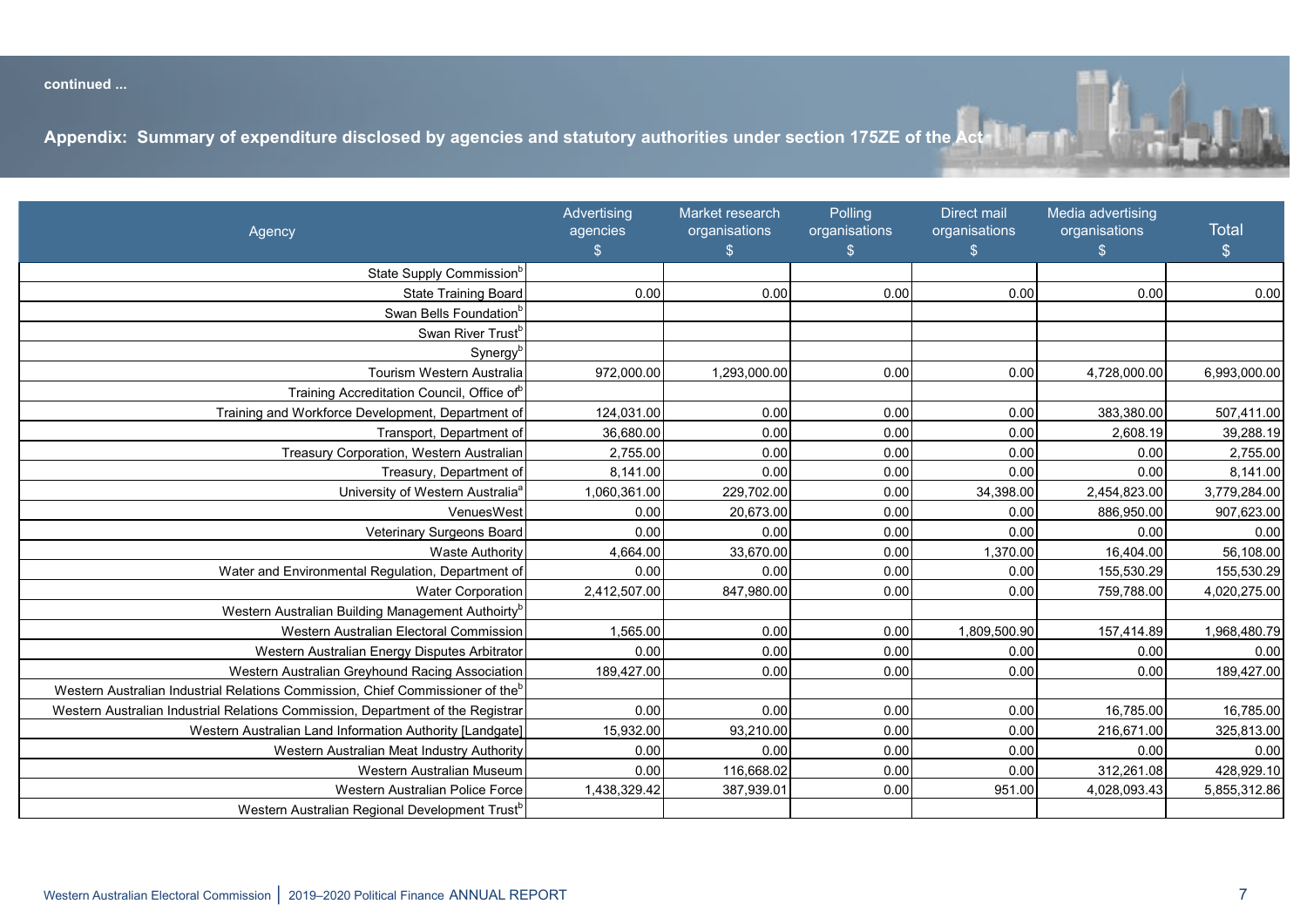#### <span id="page-9-0"></span>**continued ...**

Appendix: Summary of expenditure disclosed by agencies and statutory authorities under section 175ZE of the

| Agency                                                          | Advertising<br>agencies | Market research<br>organisations | Polling<br>organisations | Direct mail<br>organisations | Media advertising<br>organisations | <b>Total</b>    |
|-----------------------------------------------------------------|-------------------------|----------------------------------|--------------------------|------------------------------|------------------------------------|-----------------|
| Western Australian Reproductive Technology Council <sup>p</sup> |                         |                                  |                          |                              |                                    |                 |
| <b>Western Power</b>                                            | 3,064,396.00            | 729,033.00                       | 0.00                     | 522,362.00                   | 1,426,320.00                       | 5,742,111.00    |
| Wheatbelt Development Commission                                | 0.00                    | 0.00                             | 0.00                     | 0.00                         | 2,093.00                           | 2,093.00        |
| WorkCover Western Australia                                     | 0.00                    | 288.00                           | 0.00                     | 497.00                       | 2,996.00                           | 3,781.00        |
| Zoological Parks Authority                                      | 29,774.00               | 33,383.00                        | 0.00                     | 41,403.00                    | 216,006.00                         | 320,566.00      |
| <b>Total</b>                                                    | 33,684,536.11           | 8,031,977.18                     | 6,964.97                 | 2,995,406.39                 | 62,756,159.82                      | 107,530,526.47° |

Note: The figures above have been reported as stated by agencies in their annual report. Note: The figures above have been reported as stated by agencies in their annual report.

- a Report was for 2020 calendar year Report was for 2020 calendar year
- $^{\circ}$  Did not report on section 175ZE of the Act Three agencies in the sum of the sum of the classes  $\frac{1}{\sqrt{2}}$  the classes that disclosed. In some cases the agency. In some cases the agency. In some cases the sum of  $\frac{1}{\sqrt{2}}$
- <sup>c</sup> Three agencies have provided figures for their total expenditure that did not equal the sum of the classes of expenditure they disclosed. In some cases this is due to rounding by the agency. This figure is the sum of the total expenditure as stated by the agencies. The total expenditure declared, recorded in Table 2 of the report, is the total of the figures provided for expenditure relating to advertising agencies, market research, polling, direct mail and media advertising organisations.